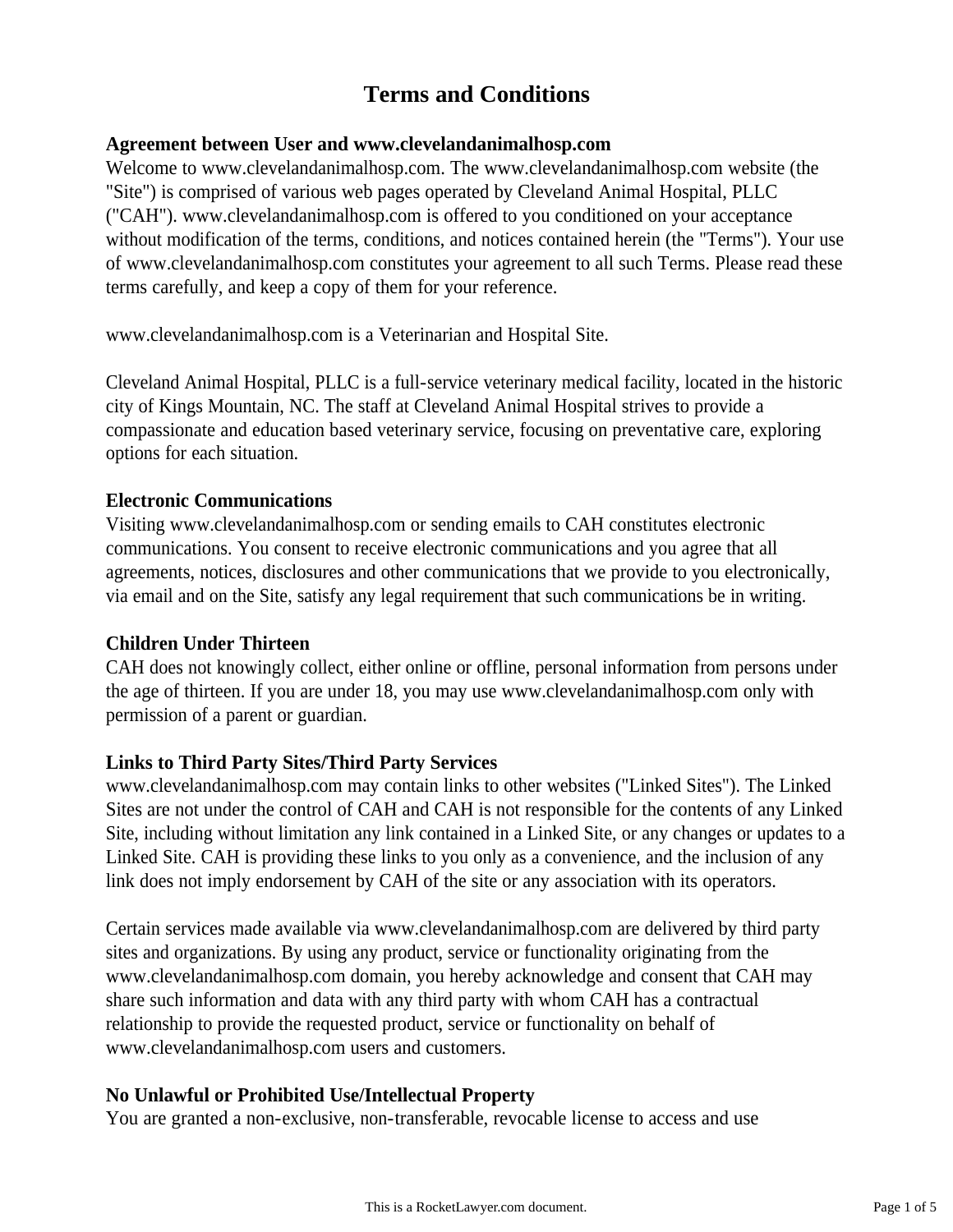www.clevelandanimalhosp.com strictly in accordance with these terms of use. As a condition of your use of the Site, you warrant to CAH that you will not use the Site for any purpose that is unlawful or prohibited by these Terms. You may not use the Site in any manner which could damage, disable, overburden, or impair the Site or interfere with any other party's use and enjoyment of the Site. You may not obtain or attempt to obtain any materials or information through any means not intentionally made available or provided for through the Site.

All content included as part of the Service, such as text, graphics, logos, images, as well as the compilation thereof, and any software used on the Site, is the property of CAH or its suppliers and protected by copyright and other laws that protect intellectual property and proprietary rights. You agree to observe and abide by all copyright and other proprietary notices, legends or other restrictions contained in any such content and will not make any changes thereto.

You will not modify, publish, transmit, reverse engineer, participate in the transfer or sale, create derivative works, or in any way exploit any of the content, in whole or in part, found on the Site. CAH content is not for resale. Your use of the Site does not entitle you to make any unauthorized use of any protected content, and in particular you will not delete or alter any proprietary rights or attribution notices in any content. You will use protected content solely for your personal use, and will make no other use of the content without the express written permission of CAH and the copyright owner. You agree that you do not acquire any ownership rights in any protected content. We do not grant you any licenses, express or implied, to the intellectual property of CAH or our licensors except as expressly authorized by these Terms.

#### **International Users**

The Service is controlled, operated and administered by CAH from our offices within the USA. If you access the Service from a location outside the USA, you are responsible for compliance with all local laws. You agree that you will not use the CAH Content accessed through www.clevelandanimalhosp.com in any country or in any manner prohibited by any applicable laws, restrictions or regulations.

# **Indemnification**

You agree to indemnify, defend and hold harmless CAH, its officers, directors, employees, agents and third parties, for any losses, costs, liabilities and expenses (including reasonable attorney's fees) relating to or arising out of your use of or inability to use the Site or services, any user postings made by you, your violation of any terms of this Agreement or your violation of any rights of a third party, or your violation of any applicable laws, rules or regulations. CAH reserves the right, at its own cost, to assume the exclusive defense and control of any matter otherwise subject to indemnification by you, in which event you will fully cooperate with CAH in asserting any available defenses.

# **Arbitration**

In the event the parties are not able to resolve any dispute between them arising out of or concerning these Terms and Conditions, or any provisions hereof, whether in contract, tort, or otherwise at law or in equity for damages or any other relief, then such dispute shall be resolved only by final and binding arbitration pursuant to the Federal Arbitration Act, conducted by a single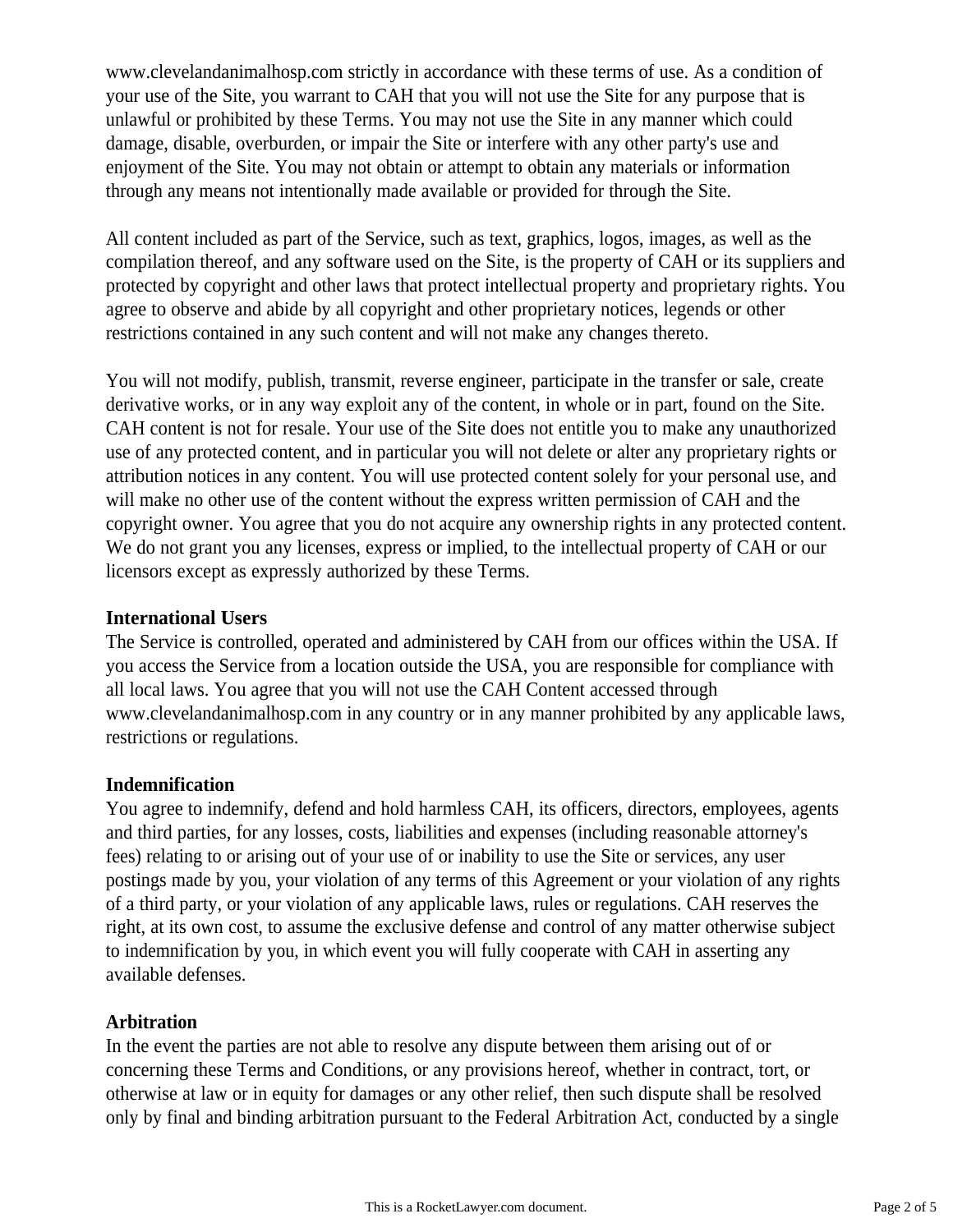neutral arbitrator and administered by the American Arbitration Association, or a similar arbitration service selected by the parties, in a location mutually agreed upon by the parties. The arbitrator's award shall be final, and judgment may be entered upon it in any court having jurisdiction. In the event that any legal or equitable action, proceeding or arbitration arises out of or concerns these Terms and Conditions, the prevailing party shall be entitled to recover its costs and reasonable attorney's fees. The parties agree to arbitrate all disputes and claims in regards to these Terms and Conditions or any disputes arising as a result of these Terms and Conditions, whether directly or indirectly, including Tort claims that are a result of these Terms and Conditions. The parties agree that the Federal Arbitration Act governs the interpretation and enforcement of this provision. The entire dispute, including the scope and enforceability of this arbitration provision shall be determined by the Arbitrator. This arbitration provision shall survive the termination of these Terms and Conditions.

## **Class Action Waiver**

Any arbitration under these Terms and Conditions will take place on an individual basis; class arbitrations and class/representative/collective actions are not permitted. THE PARTIES AGREE THAT A PARTY MAY BRING CLAIMS AGAINST THE OTHER ONLY IN EACH'S INDIVIDUAL CAPACITY, AND NOT AS A PLAINTIFF OR CLASS MEMBER IN ANY PUTATIVE CLASS, COLLECTIVE AND/ OR REPRESENTATIVE PROCEEDING, SUCH AS IN THE FORM OF A PRIVATE ATTORNEY GENERAL ACTION AGAINST THE OTHER. Further, unless both you and CAH agree otherwise, the arbitrator may not consolidate more than one person's claims, and may not otherwise preside over any form of a representative or class proceeding.

#### **Liability Disclaimer**

THE INFORMATION, SOFTWARE, PRODUCTS, AND SERVICES INCLUDED IN OR AVAILABLE THROUGH THE SITE MAY INCLUDE INACCURACIES OR TYPOGRAPHICAL ERRORS. CHANGES ARE PERIODICALLY ADDED TO THE INFORMATION HEREIN. CLEVELAND ANIMAL HOSPITAL, PLLC AND/OR ITS SUPPLIERS MAY MAKE IMPROVEMENTS AND/OR CHANGES IN THE SITE AT ANY TIME.

CLEVELAND ANIMAL HOSPITAL, PLLC AND/OR ITS SUPPLIERS MAKE NO REPRESENTATIONS ABOUT THE SUITABILITY, RELIABILITY, AVAILABILITY, TIMELINESS, AND ACCURACY OF THE INFORMATION, SOFTWARE, PRODUCTS, SERVICES AND RELATED GRAPHICS CONTAINED ON THE SITE FOR ANY PURPOSE. TO THE MAXIMUM EXTENT PERMITTED BY APPLICABLE LAW, ALL SUCH INFORMATION, SOFTWARE, PRODUCTS, SERVICES AND RELATED GRAPHICS ARE PROVIDED "AS IS" WITHOUT WARRANTY OR CONDITION OF ANY KIND. CLEVELAND ANIMAL HOSPITAL, PLLC AND/OR ITS SUPPLIERS HEREBY DISCLAIM ALL WARRANTIES AND CONDITIONS WITH REGARD TO THIS INFORMATION, SOFTWARE, PRODUCTS, SERVICES AND RELATED GRAPHICS, INCLUDING ALL IMPLIED WARRANTIES OR CONDITIONS OF MERCHANTABILITY, FITNESS FOR A PARTICULAR PURPOSE, TITLE AND NON-INFRINGEMENT.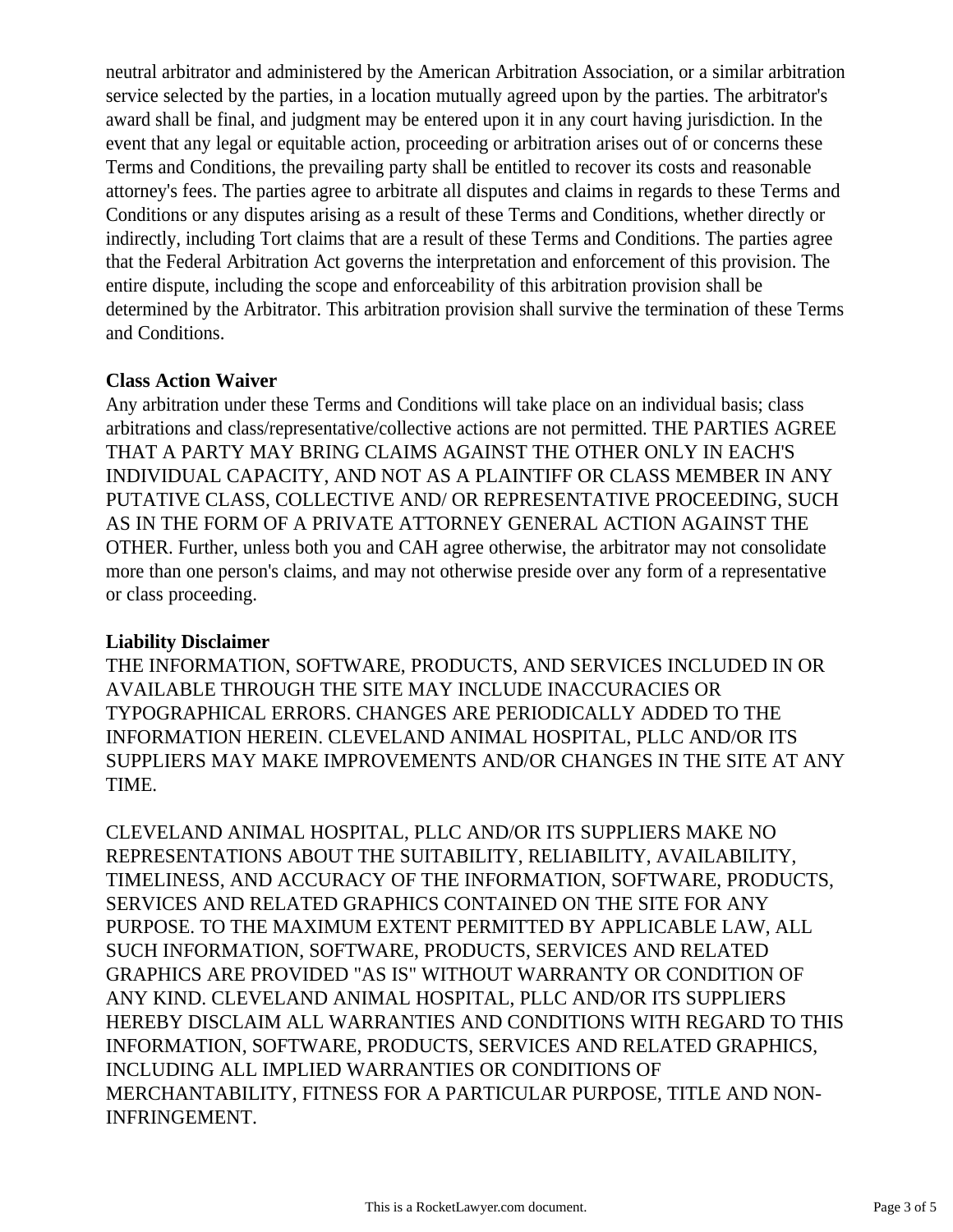TO THE MAXIMUM EXTENT PERMITTED BY APPLICABLE LAW, IN NO EVENT SHALL CLEVELAND ANIMAL HOSPITAL, PLLC AND/OR ITS SUPPLIERS BE LIABLE FOR ANY DIRECT, INDIRECT, PUNITIVE, INCIDENTAL, SPECIAL, CONSEQUENTIAL DAMAGES OR ANY DAMAGES WHATSOEVER INCLUDING, WITHOUT LIMITATION, DAMAGES FOR LOSS OF USE, DATA OR PROFITS, ARISING OUT OF OR IN ANY WAY CONNECTED WITH THE USE OR PERFORMANCE OF THE SITE, WITH THE DELAY OR INABILITY TO USE THE SITE OR RELATED SERVICES, THE PROVISION OF OR FAILURE TO PROVIDE SERVICES, OR FOR ANY INFORMATION, SOFTWARE, PRODUCTS, SERVICES AND RELATED GRAPHICS OBTAINED THROUGH THE SITE, OR OTHERWISE ARISING OUT OF THE USE OF THE SITE, WHETHER BASED ON CONTRACT, TORT, NEGLIGENCE, STRICT LIABILITY OR OTHERWISE, EVEN IF CLEVELAND ANIMAL HOSPITAL, PLLC OR ANY OF ITS SUPPLIERS HAS BEEN ADVISED OF THE POSSIBILITY OF DAMAGES. BECAUSE SOME STATES/JURISDICTIONS DO NOT ALLOW THE EXCLUSION OR LIMITATION OF LIABILITY FOR CONSEQUENTIAL OR INCIDENTAL DAMAGES, THE ABOVE LIMITATION MAY NOT APPLY TO YOU. IF YOU ARE DISSATISFIED WITH ANY PORTION OF THE SITE, OR WITH ANY OF THESE TERMS OF USE, YOUR SOLE AND EXCLUSIVE REMEDY IS TO DISCONTINUE USING THE SITE.

#### **Termination/Access Restriction**

CAH reserves the right, in its sole discretion, to terminate your access to the Site and the related services or any portion thereof at any time, without notice. To the maximum extent permitted by law, this agreement is governed by the laws of the State of North Carolina and you hereby consent to the exclusive jurisdiction and venue of courts in North Carolina in all disputes arising out of or relating to the use of the Site. Use of the Site is unauthorized in any jurisdiction that does not give effect to all provisions of these Terms, including, without limitation, this section.

You agree that no joint venture, partnership, employment, or agency relationship exists between you and CAH as a result of this agreement or use of the Site. CAH's performance of this agreement is subject to existing laws and legal process, and nothing contained in this agreement is in derogation of CAH's right to comply with governmental, court and law enforcement requests or requirements relating to your use of the Site or information provided to or gathered by CAH with respect to such use. If any part of this agreement is determined to be invalid or unenforceable pursuant to applicable law including, but not limited to, the warranty disclaimers and liability limitations set forth above, then the invalid or unenforceable provision will be deemed superseded by a valid, enforceable provision that most closely matches the intent of the original provision and the remainder of the agreement shall continue in effect.

Unless otherwise specified herein, this agreement constitutes the entire agreement between the user and CAH with respect to the Site and it supersedes all prior or contemporaneous communications and proposals, whether electronic, oral or written, between the user and CAH with respect to the Site. A printed version of this agreement and of any notice given in electronic form shall be admissible in judicial or administrative proceedings based upon or relating to this agreement to the